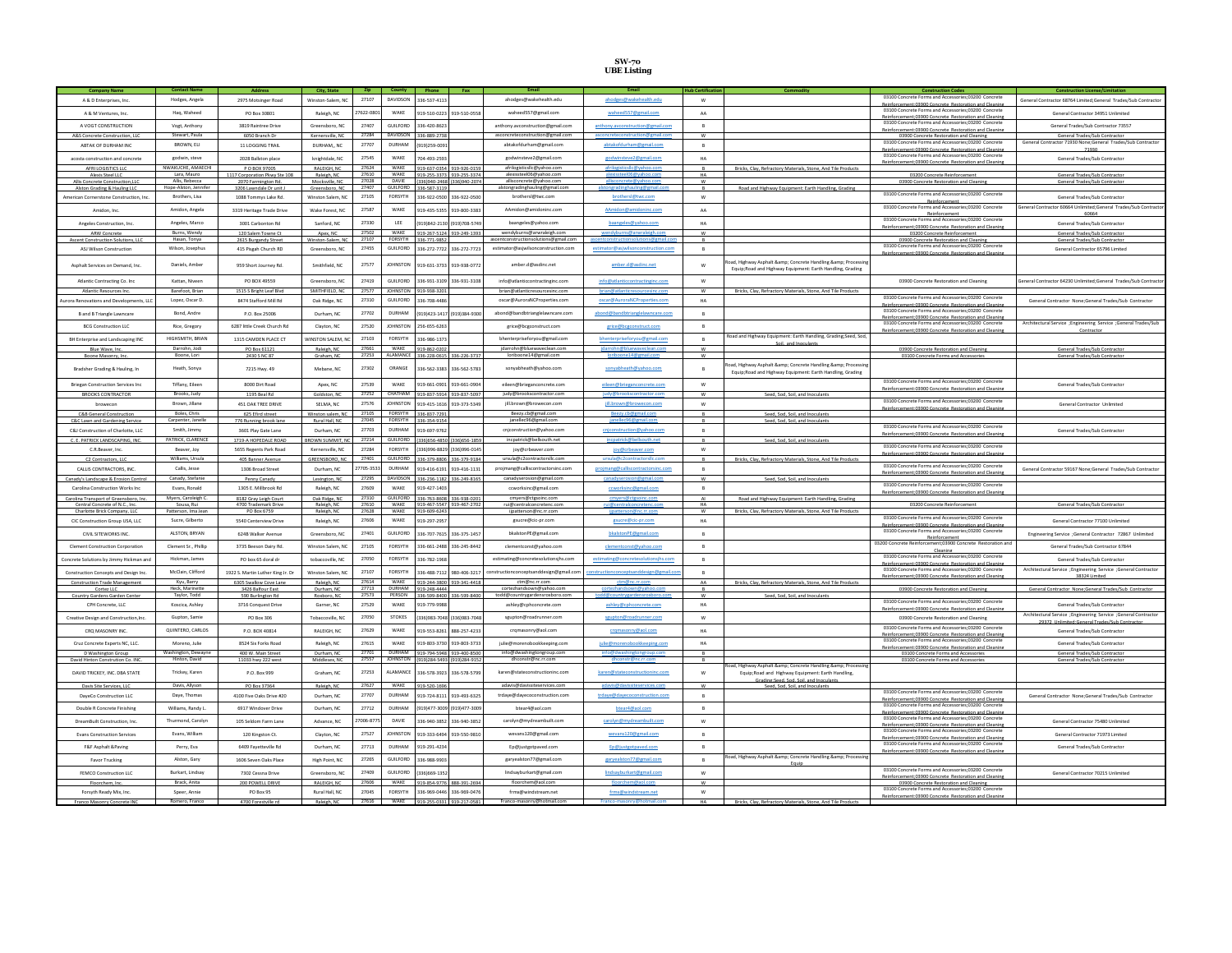## **UBE Listing**

|                                                           |                                             |                                                              | City. State                     |                |                                              |                                           |                                                        |                                                                   |                                       | lub Certif                  |                                                                                                                     |                                                                                                              |                                                                                                                  |
|-----------------------------------------------------------|---------------------------------------------|--------------------------------------------------------------|---------------------------------|----------------|----------------------------------------------|-------------------------------------------|--------------------------------------------------------|-------------------------------------------------------------------|---------------------------------------|-----------------------------|---------------------------------------------------------------------------------------------------------------------|--------------------------------------------------------------------------------------------------------------|------------------------------------------------------------------------------------------------------------------|
| Fred Adams Paving Co., Inc.<br>FROEHLING & ROBERTSON IN   | Adams, Fred<br>Schaefer, Daniel             | P.O. Box 227<br>310 Hubert Street                            | Morrisville, NC<br>Raleigh, NC  | 27603          | 27560 WAKE 919-468-9101 919-468-9102<br>WAKE | 919-828-3441 919-828-5751                 |                                                        | courtney@fredadamspaving.com<br>dschaefer@fandr.cor               |                                       | W                           | Bricks, Clay, Refractory Materials, Stone, And Tile Products                                                        | 03200 Concrete Reinforcemen                                                                                  | Engineering Service ; Engineering Service                                                                        |
| G V Trucking & Excavating In                              | Mahadan, Raipatie/Bert<br>Crabtree, Johanna | 9293 baton rouge                                             | orlando, FL                     | 27606          | 32818 ORANGE<br>WAKE                         |                                           | (407)467-6621 (407)578-2895                            | gytruckexcinc@bellsouth.net                                       |                                       | $\Delta\Delta$              | Road and Highway Equipment: Earth Handling. Grading                                                                 |                                                                                                              |                                                                                                                  |
| Giant Development, Inc.                                   | goulding, rhonda                            | 509 Pylon Dr<br>PO BOX 136                                   | Raleigh, NC                     | 27528          | <b>JOHNSTON</b>                              | 919-521-0594 919-754-1227<br>9191763-9151 |                                                        | johannacrabtree@gmail.com<br>rhonda@gouldingconstruction.com      |                                       | W<br>W                      |                                                                                                                     | 03100 Concrete Forms and Accessories<br>03100 Concrete Forms and Accessories;03200                           |                                                                                                                  |
| Goulding Construction Inc.                                | Baker, Charles                              |                                                              | Clayton, NC                     | 27603          | WAKE                                         |                                           | 19) 772-3118 (919) 772-1813                            |                                                                   | rhonda@gouldingconstruction.com       |                             |                                                                                                                     | Reinforcement:03900 Concrete Restoration and Cleaning                                                        | General Contractor 56831 Limited                                                                                 |
| GRC Company, Inc.<br>groundbreaking construction          | legette, marcus                             | 2000 Valley Ridge Court<br>3803 east geer st                 | Raleigh, NC<br>durham, NC       | 27704          | DURHAM                                       | 919-908-4615                              |                                                        | grcincmail@yahoo.com<br>troundbreakingconstructionnc@gmail.com    | groundbreakingconstructionnc@gmail.c  | $\mathsf R$<br>$\mathsf{B}$ |                                                                                                                     | 03100 Concrete Forms and Accessories<br>03200 Concrete Reinforcement:03900 Concrete Restoration and          | General Contractor 69486 Limited<br>Architectural Service : General Trades/Sub Contractor                        |
| Guilford Garden Center                                    | Larson, Christina                           | 701 Milner Dr                                                | Greensboro, NC                  | 27410          | <b>GUILFORD</b>                              |                                           | 36-299-1535 336-299-2849                               | christina@guilfordgardencenter.com                                |                                       | <b>W</b>                    | Seed, Sod, Soil, and Inoculants                                                                                     | Cleaning                                                                                                     |                                                                                                                  |
| Harris Concrete and Construction, Inc.                    | harris, sean                                | 1931 allyson ave                                             | greensboro, NC                  | 27405          | GUILFORD                                     |                                           | 3361362-3178 336-358-1102                              | harrisconcrete@triad.rr.com                                       | harrisconcrete@triad.rr.com           | B                           |                                                                                                                     | 03100 Concrete Forms and Accessories;03200 Concrete                                                          | General Trades/Sub Contractor                                                                                    |
|                                                           |                                             |                                                              |                                 |                |                                              |                                           |                                                        |                                                                   |                                       |                             |                                                                                                                     | Reinforcement:03900 Concrete Restoration and Cleaning<br>03100 Concrete Forms and Accessories;03200 Concrete |                                                                                                                  |
| Helping Hands Construction Services LLC                   | vates, doreen                               | 8885 belews creek rd                                         | belews creek. NC                | 27009          | FORSYTH                                      | 36-408-144                                |                                                        | doreenvates@vahoo.com                                             | doreenvates@vahoo.com                 | W                           |                                                                                                                     | Reinforcement:03900 Concrete Restoration and Cleaning<br>03100 Concrete Forms and Accessories:03900 Concrete |                                                                                                                  |
| Hinton Concrete, LLC                                      | Hinton, Walter                              | 2430 Baileyscrossroad Rd                                     | Coats, NC                       | 27521          | <b>HARNETT</b>                               | 919-868-296                               |                                                        | jnj.concrete@yahoo.com                                            | jnj.concrete@yahoo.com                | $\,$ B                      |                                                                                                                     | Restoration and Cleaning                                                                                     | General Trades/Sub Contracto                                                                                     |
| Honducom Concrete, Inc.                                   | Suazo, Ramon                                | P.O. Box 14968                                               | Raleigh, NC                     | 27620          | WAKE                                         | 9191662-0388 (9191662-0390                |                                                        | ligia@honducomconcrete.net                                        | ligia@honducomconcrete.net            | HA                          |                                                                                                                     | 03100 Concrete Forms and Accessories;03200 Concrete<br>Reinforcement:03900 Concrete Restoration and Cleaning | General Trades/Sub Contractor                                                                                    |
| Horus Construction of NC Inc.                             | Scott, Marcus                               | 11550 Common Oaks Dr                                         | Raleigh, NC                     | 27614          | WAKE                                         | 136-339-393                               |                                                        | marcus.scott@horus-cs.com                                         | marcus.scott@horus-cs.com             | $\overline{R}$              |                                                                                                                     | 03100 Concrete Forms and Accessories;03200 Concrete                                                          | General Contractor 68185 Non                                                                                     |
|                                                           | Friddle, Jessica                            |                                                              |                                 | 27358          | <b>GUILFORD</b>                              |                                           |                                                        | jerrywraycpa@aol.com                                              |                                       |                             |                                                                                                                     | Reinforcement:03900 Concrete Restoration and Cleaning<br>03100 Concrete Forms and Accessories:03200 Concrete |                                                                                                                  |
| jessie lane's landscaping & trucking inc                  |                                             | PO Box 225                                                   | Summerfield, NC                 |                |                                              |                                           | 336-643-4948 336-298-7188                              |                                                                   | jerrywraycpa@aol.com                  | W                           |                                                                                                                     | Reinforcement:03900 Concrete Restoration and Cleaning<br>03100 Concrete Forms and Accessories;03200          |                                                                                                                  |
| Jordan's Mill Construction Inc.                           | Shea, Brittany                              | 3977 Jordans Mill Ct                                         | High Point, NC                  | 27265          | GUILFORD                                     | 36-687-2879                               | 866-401-9446                                           | bdshea11@gmail.com                                                | bdshea11@gmail.com                    | w                           |                                                                                                                     | Reinforcement:03900 Concrete Restoration and Cleaning                                                        | General Contractor None                                                                                          |
| KEA Contracting, Inc.                                     | Askew, Kathryn                              | 6612 Six Forks Suite 203                                     | Raleigh, NC                     | 27615          | WAKE                                         | 919-847-3701                              | 919-847-3721                                           | kaskew@keacontracting.com                                         | kaskew@keacontracting.com             | W                           |                                                                                                                     | 03100 Concrete Forms and Accessories:03200 Concrete<br>Reinforcement:03900 Concrete Restoration and Cleaning | General Contractor 73213 Unlimited:General Trades/Sub Contract                                                   |
| Kirk & Pam Construction Inc                               | Keranen, Pamela                             | 6195 US 29 Bus.                                              | Reidville, NC                   |                | 27320 ROCKINGHAM 336-431-0255 336-431-0258   |                                           |                                                        | kirkpamconstruction@gmail.com                                     |                                       | w                           |                                                                                                                     | 03200 Concrete Reinforcement                                                                                 | General Trades/Sub Contractor                                                                                    |
| KJ'S Global, Inc.<br>Knight Chow Construction Services, L | Johnson, Karolyn<br>Knight, J Thoma         | 154 McIver Street<br>130 Cabot Drive                         | Sanford, NC<br>Winston-Salem, N | 27330<br>27103 | LEE<br><b>FORSYTH</b>                        | 919-271-8502<br>336-933-188               |                                                        | kjohnson@kjsglobal.net<br>Elisa@KnightChow.com                    |                                       | B<br>AA                     | Bricks, Clay, Refractory Materials, Stone, And Tile Products<br>Road and Highway Equipment: Earth Handling, Grading |                                                                                                              |                                                                                                                  |
| KSmith&Co.                                                | Smith, Kevin                                | Pulliam Tingen Mine Rd                                       | Roxboro, NC                     | 27574          | PERSON                                       | 618-203-7158                              |                                                        | kksmith34@gmail.com                                               |                                       |                             | Seed. Sod. Soil. and Inoculants                                                                                     | 03100 Concrete Forms and Accessories:03200 Concrete                                                          |                                                                                                                  |
| Lacavo Concrete Flatwork, Inc.                            | Lacavo, Ernest                              | 246 River Trace Drive                                        | Rougemont, NC                   | 27572          | PERSON                                       | 336-364-2252                              | 336-364-1643                                           | ernestlacavo@vahoo.com                                            | ernestlacavo@vahoo.com                | HA                          |                                                                                                                     | Reinforcement:03900 Concrete Restoration and Cleaning                                                        |                                                                                                                  |
| Lineberger's Tree Service, Inc.<br>Logan Grading, LLC     | Lineberger, Beverly<br>Logan, Jennifer      | 5404 Penny Road<br>604 Pinnacle Hotel Road                   | Raleigh, NC<br>Pinnacle, NC     | 27606<br>27043 | WAKE<br>SURRY                                | 36-528-015                                | 919-834-0055 919-834-8910                              | BeverlyLineberger@LinebergerTree.com<br>logangrading@gmail.com    |                                       | ${\sf W}$<br><b>W</b>       | Road and Highway Equipment: Earth Handling, Grading<br>Road and Highway Equipment: Earth Handling, Grading          |                                                                                                              |                                                                                                                  |
|                                                           |                                             |                                                              |                                 |                |                                              |                                           |                                                        |                                                                   |                                       |                             | oad, Highway Asphalt & Concrete Handling & Processing                                                               |                                                                                                              |                                                                                                                  |
| Long Brothers of Summerfield,                             | Brewer, Wendi                               | PO Box 11625                                                 | Winston-Salem, NC               | 27116          | FORSYTH                                      | 336-642-1089                              | 336-969-0375                                           | wbrewer@longbro.com                                               | wbrewer@longbro.com                   | W                           | Equip; Road and Highway Equipment: Earth Handling, Grading                                                          |                                                                                                              |                                                                                                                  |
| M R On Time Construction, INC                             | Rojas, Ralph                                | 3008 NC HWY 97                                               | WENDELL, NC                     | 27591          | WAKE                                         | 319-754-7086                              | 919-366-3447                                           | mrontimeconstruction@gmail.com                                    | mrontimeconstruction@gmail.com        | HA                          | oad, Highway Asphalt & Concrete Handling & Processing                                                               |                                                                                                              |                                                                                                                  |
| Martin Enterprise NC LLC                                  | Martin, Michael                             | 6911 Harvest Glen Dr                                         | Greensboro. NC                  | 27406          | GUILFORD                                     | 336-253-4810                              |                                                        | martinenterprisellc@yahoo.com                                     |                                       | B                           | Bricks. Clav. Refractory Materials. Stone. And Tile Products.                                                       |                                                                                                              |                                                                                                                  |
| Martinez Company                                          | Brown, Keith                                | 342 Fleming Drive                                            | Durham, NC                      | 27712          | <b>DURHAM</b>                                |                                           | 191724-2611 (3361282-7600                              | luis342@bellsouth.net                                             | luis342@bellsouth.net                 | HA                          |                                                                                                                     | 03900 Concrete Restoration and Cleaning                                                                      | eneral Contractor 68806 Unlimited:General Trades/Sub Contract                                                    |
| Martinez Construction NC LL                               | Perez Martinez, Isma                        | 1052 Heather In                                              | Wake Forest, NC                 | 27587          | GRANVILLE                                    | 19-600-172                                |                                                        | martinezconcrete17@gmail.com                                      |                                       | HA                          |                                                                                                                     | 03100 Concrete Forms and Accessories                                                                         | General Trades/Sub Contracto                                                                                     |
| Mayes Landscaping & Concrete Inc.                         | Mayes, Ricky                                | PO Box 984                                                   | Winston Salem, NC               | 27102          | FORSYTH                                      | 336-682-3845                              | 336-245-4657                                           | rickymayes@mayeslandscaping.com                                   | rickymayes@mayeslandscaping.com       | B                           |                                                                                                                     | 03100 Concrete Forms and Accessories;03200 Concrete<br>ement:03900 Concrete Restoration and Cleanin          | General Contractor 62266 Limited:General Trades/Sub Contracto                                                    |
| MCNOC, Inc.                                               | McCoy, Mathew                               | 2664 Timber Dr STE 345                                       | Garner, NC                      | 27529          | WAKE                                         | 919-772-615                               |                                                        | info@mcnoc.com                                                    | info@mcnoc.com                        | $\overline{B}$              |                                                                                                                     | 03100 Concrete Forms and Accessories:03200 Concrete                                                          | ectrical Contractor :General Contractor None:General Trades/Su                                                   |
|                                                           |                                             |                                                              |                                 |                |                                              |                                           |                                                        |                                                                   |                                       |                             |                                                                                                                     | Reinforcement:03900 Concrete Restoration and Cleaning                                                        | Contractor ; Mechanical/Heating Contractor ; Plumbing/Fire<br>Sprinkler Systems Contractor                       |
| Millennium Transportation INC                             | Spears, James                               | 179 Donmoor Court                                            | Garner, NC                      | 27529          | WAKE                                         | 919-602-5899                              | 919-772-9650                                           | jamesespears@aol.com                                              | jamesespears@aol.com                  | $\overline{B}$              | nad Highway Asnhalt &amn: Concrete Handling &amn: Processin                                                         |                                                                                                              |                                                                                                                  |
|                                                           |                                             |                                                              |                                 |                |                                              |                                           |                                                        |                                                                   |                                       |                             | Equip; Road and Highway Equipment: Earth Handling, Grading                                                          |                                                                                                              |                                                                                                                  |
| Mil-San Concrete Services Inc.                            | Rodriguez, Maria Teresa                     | 7401 Townsend Forest Cove                                    | Brown Summit, NC                | 27214          | GUILFORD                                     | 336-456-9017                              | 434-822-9506                                           | tere@mil-san.com                                                  | tere@mil-san.com                      | HA                          |                                                                                                                     | 03100 Concrete Forms and Accessories:03200 Concrete<br>Reinforcement:03900 Concrete Restoration and Cleaning |                                                                                                                  |
| MISE Construction Group                                   | Middleton, Tayler                           | 709 Lipscomb Rd                                              | GREENSBORO, NC                  | 27410          | <b>GUILFORD</b>                              | 828-320-444                               |                                                        | projects@miseconstruction.com                                     | projects@miseconstruction.com         | $\mathsf{B}$                |                                                                                                                     | 03100 Concrete Forms and Accessories:03200 Concrete<br>Reinforcement:03900 Concrete Restoration and Cleaning | General Contractor Unlimited; General Trades/Sub Contracto                                                       |
| Muter Construction LLC                                    | Muter, Beth                                 | 100 N. Arendell Ave.                                         | Zebulon, NC                     | 27597          | WAKE                                         |                                           | 919-404-8330 919-400-4253                              | bmuter@muterconstruction.com                                      | bmuter@muterconstruction.com          | w                           |                                                                                                                     | 03100 Concrete Forms and Accessories;03200 Concrete                                                          | General Contractor 73095 None;General Trades/Sub Contractor                                                      |
| MWM Supply, LLC                                           | McKaskel, Jennife                           | 6912 Moresham Way                                            | Wake Forest, NC                 | 27587          | WAKE                                         | 19-622-5837                               | 866-254-9399                                           | jmckaskel@aol.con                                                 |                                       | W                           | Bricks, Clav, Refractory Materials, Stone, And Tile Product:                                                        | Reinforcement:03900 Concrete, Restoration and Cleanin                                                        | 7309                                                                                                             |
| nc hardscape inc.                                         | urena, juan                                 | 3912 battleground ave suite 112-151                          | greensboro, NC                  | 27410          | GUILFORD                                     | 336-455-2034                              | 336-638-5114                                           | nchardscape@aol.com                                               | nchardscape@aol.com                   | HA                          |                                                                                                                     | 03100 Concrete Forms and Accessories:03200 Concrete                                                          | General Trades/Sub Contractor                                                                                    |
| New Shine Concrete                                        | Felisherto Rigelma                          | 5004 Glen Creek Trail                                        | Garner, NC                      | 27529          | <b>WAKE</b>                                  | 19-772-512                                | 919-772-512                                            | newshineconcrete2606@gmail.com                                    | newshineco                            | HA                          |                                                                                                                     | Reinforcement:03900 Concrete Restoration and Cleaning<br>03100 Concrete Forms and Accessories:03200 Concrete | General Trades/Sub Contractor 96637                                                                              |
| NorAg Technology, LLC                                     | Guidry, Eresterine                          | 2901 Hackney Way                                             | Jamestown, NC                   | 27282          | GUILFORD                                     |                                           | 336-316-0417 336-316-0697                              | aframerart@aol.com                                                |                                       | B                           | Seed, Sod, Soil, and Inoculants                                                                                     | Reinforcement:03900 Concrete Restoration and Cleaning                                                        |                                                                                                                  |
| OcoroEnternrise                                           | Ocoro, Gustavo                              | 800 Taylor St                                                | Durham NC                       | 27701          |                                              | 919-923-9324                              |                                                        | gustavoocoro@yahoo.con                                            |                                       | HA                          |                                                                                                                     | 03900 Concrete Restoration and Cleaning                                                                      |                                                                                                                  |
| ONYX LLC                                                  | wright, charles                             | Goodston                                                     | Raleigh, NC                     | 27611          | WAKE                                         | 19-264-994                                |                                                        | cwright805@hotmail.com                                            | cwright805@hotmail.com                | $\overline{B}$              | ad. Highway Asphalt &: Concrete Handling &: Processing                                                              |                                                                                                              |                                                                                                                  |
|                                                           |                                             |                                                              |                                 |                |                                              |                                           |                                                        |                                                                   |                                       |                             | Equip: Road and Highway Equipment: Earth Handling, Grading                                                          |                                                                                                              |                                                                                                                  |
| Pete's Total Lawncare                                     | PETTRESS, DELTON                            | Friendship Church Road                                       | Brown Sumimit, NC               | 27214          | GUILFORD                                     | 336-669-2068                              |                                                        | exm704@gmail.com                                                  |                                       | <b>B</b>                    | Seed, Sod, Soil, and Inoculants<br>oad, Highway Asphalt &: Concrete Handling &: Processin                           |                                                                                                              |                                                                                                                  |
| Praylor Construction Company                              | Praylor, Michael                            | 4005 Pond Valley Court                                       | Mc Leansville, NC               | 27301          | GUILFORD                                     |                                           | 336-471-8987 866-334-3051                              | mpraylor@aol.com                                                  | mpraylor@aol.com                      | B                           | Equip: Road and Highway Equipment: Earth Handling.                                                                  |                                                                                                              |                                                                                                                  |
| Premier Design Builders, Inc.                             | Witherspoon, John-Troy                      | 214 East Mountain Street, Suite 100                          | Kernersville, NC                | 27284          | FORSYTH                                      |                                           | 3361992-8720 (3361992-8712                             | jt@premierdesignbuilders.com                                      | jt@premierdesignbuilders.com          | B                           | Grading:Seed, Sod, Soil, and Inoculants                                                                             | 03100 Concrete Forms and Accessories;03900 Concrete                                                          | General Contractor 50442 Unlimited;General Trades/Sub Contract                                                   |
| PRO-TECH CONSTRUCTION INC                                 | Wilkerson, Linda                            | 7429 ACC Blvd. Suite 109                                     | Raleigh, NC                     | 7617-8401      | WAKE                                         |                                           | 919-848-9035 919-848-0010                              | gary@protechconstruction.net                                      |                                       | w                           | Bricks. Clav. Refractory Materials. Stone. And Tile Products                                                        | Restoration and Cleaning                                                                                     | 50442                                                                                                            |
| QST.Inc                                                   | Fleming, Warren                             | 157 Hickory Street                                           | North Cooleemee, N              | 20874          | DAVIE                                        | 01-916-4522                               | 301-972-6301                                           | wkfleming@qst-inc.com                                             | wkfleming@qst-inc.com                 | $\overline{B}$              |                                                                                                                     | 03100 Concrete Forms and Accessories:03200 Concrete                                                          |                                                                                                                  |
| R&W Construction of NC Inc.                               | Robinson, Charlotte                         | 132 S Main Street                                            | Warrenton, NC                   | 27589          | WARREN                                       |                                           | 910-860-8898 910-860-9820                              | nredd@rwconstructioninc.com                                       |                                       | B                           | Bricks, Clay, Refractory Materials, Stone, And Tile Products                                                        | Reinforcement:03900 Concrete Restoration and Cleaning                                                        |                                                                                                                  |
| RALEIGH CONCRETE, LLC                                     | LACENCIA SANCHEZ, JOSI                      | 95 bluff st                                                  | RALEIGH, NC                     | 27603          | WAKE                                         | 19-291-3637                               | 919-854-0980                                           | jp@raleighconcretellc.com                                         | jp@raleighconcretellc.com             | HA                          | ad, Highway Asphalt & Concrete Handling & Processin<br>Fouin                                                        |                                                                                                              |                                                                                                                  |
| RANKIN GRADING INC.                                       | RANKIN, JR., JULIUS                         | 821 NORTH ENGLISH STREET                                     | GREENSBORO, NC                  | 27405          | GUILFORD                                     |                                           | 336-272-7942 336-272-6703                              | rankingradinginc@bellsouth.net                                    |                                       | B                           | Road and Highway Equipment: Earth Handling, Grading                                                                 |                                                                                                              |                                                                                                                  |
| RBS Grading & Excavating, INC.                            | Jones, Richard                              | 4206 Holder Rd.                                              | Durham, NC                      | 27703          | DURHAM                                       |                                           | 19-596-5669 919-596-1191                               | rjones@rbsgrading.com                                             | riones@rbsgrading.com                 | AI                          |                                                                                                                     | 03100 Concrete Forms and Accessories;03200 Concrete<br>Reinforcement:03900 Concrete Restoration and Cleaning | eral Contractor 38638 Unlimited:General Trades/Sub Contract<br>:Plumbing/Fire_Sprinkler Systems Contractor 17166 |
| RDU Paving Inc                                            | Lundholm, Jeanette                          | 5415 Favetteville Road                                       | Raleigh, NC                     | 27603          | WAKE                                         |                                           | 919-329-7300 919-329-7301                              | JLundholm@rdupaving.com                                           |                                       | <b>W</b>                    | Road and Highway Equipment: Earth Handling, Grading                                                                 | 03100 Concrete Forms and Accessories;03200 Concrete                                                          |                                                                                                                  |
| Reach Construction Group, LLC                             | Martin, Brandon                             | 7501 Falls of the Neuse Rd                                   | Raleigh, NC                     | 27615          | WAKE                                         | 919-842-4380                              |                                                        | bm@reachconstruct.com                                             | bm@reachconstruct.com                 | $\overline{B}$              |                                                                                                                     | Reinforcement                                                                                                | General Contractor 73359 Unlimited:General Trades/Sub Contract                                                   |
| <b>RFI Construction LLC</b>                               | Burrows, Rupert                             | 1451 S. Elm Eugene St.                                       | Greensboro, NC                  | 27406          | GUILFORD                                     |                                           | 336-510-0441 336-510-0442                              | rburrows@rficonstruction.com                                      | rburrows@rficonstruction.com          | B                           |                                                                                                                     | 3200 Concrete Reinforcement:03900 Concrete Restoration and<br>Cleaning                                       | General Contractor None:General Trades/Sub Contractor                                                            |
| <b>RLM Restorations</b>                                   | Moore, Rashad                               | 1100 Barclav Terrace                                         | Winston Salem. NC               | 27106          | FORSYTH                                      | 04-222-9992                               |                                                        | info@rlmrestorations.com                                          |                                       | $\mathsf{R}$                |                                                                                                                     | 03900 Concrete Restoration and Cleaning                                                                      |                                                                                                                  |
| Roadrunner Concrete LLC                                   | Vasquez, Ossiris                            | 5223 LLOYD HILL LN                                           | GRAHAM, NC                      | 27253          | ALAMANCE                                     |                                           | 336-675-6238 336-437-8722                              | contact@roadrunnerconcrete.com                                    | contact@roadrunnerconcrete.com        | HA                          |                                                                                                                     | 03100 Concrete Forms and Accessories;03200 Concrete<br>Reinforcement:03900 Concrete Restoration and Cleaning | General Trades/Sub Contractor                                                                                    |
| Rumburg Grading Inc                                       | Rumburg, David<br>Shah, Dinesh              | PO Box 9                                                     | Walkertown, NC                  | 27051          | FORSYTH<br>WAKE                              | 336-595-8830 336-595-8851                 |                                                        | mackpride@me.com                                                  |                                       | <b>W</b>                    | Road and Highway Equipment: Earth Handling, Grading                                                                 |                                                                                                              |                                                                                                                  |
| SAL CONSTRUCTION CO.<br>Samsons Construction Inc.         | Toliver, Samuel                             | 1517 Old Apex Rd<br>8025 North Point blvd                    | Cary, NC<br>winston salem, NC   | 27513<br>27106 | FORSYTH                                      |                                           | 919-460-1817 919-460-6766<br>336-831-7098 855-352-8850 | salconstructionco@gmail.con<br>samsonsconstruction@samsonsinc.com | samsonsconstruction@samsonsinc.com    | AA<br>$\overline{R}$        | Bricks, Clay, Refractory Materials, Stone, And Tile Product:                                                        | 03100 Concrete Forms and Accessories;03200 Concrete                                                          | General Contractor 78308 Limited; General Trades/Sub Contracto                                                   |
| sass seeding lic                                          | smith, anna                                 | 1390 gumtree rd.                                             | winston-salem, NC               | 27107          | DAVIDSON                                     |                                           | 336-764-2319 336-764-2319                              | sassseeding@aol.com                                               |                                       | <b>W</b>                    | Seed, Sod, Soil, and Inoculants                                                                                     | Reinforcement:03900 Concrete Restoration and Cleaning                                                        |                                                                                                                  |
| Savai Smith Enterprises                                   | Smith, Savai                                | 903 Pebblestone Drive                                        | Durham, NC                      | 27703          | <b>DURHAM</b>                                | 9191672-9819                              |                                                        | gcspaint1@yahoo.com                                               | gcspaint1@yahoo.com                   | $\overline{B}$              |                                                                                                                     | 03100 Concrete Forms and Accessories:03200 Concret                                                           | General Trades/Sub Contractor                                                                                    |
| Select Concrete Construction LLC                          | Irwin, Mary                                 | 346 Flizabeth Brady Rd                                       | Hillshorough NC                 | 27278          | ORANGE                                       | 919-459-7235                              |                                                        | admin@selectconcretenc.net                                        | admin@selectconcretenc.net            | W                           |                                                                                                                     | Reinforcement:03900 Concrete Restoration and Cleaning<br>03100 Concrete Forms and Accessories:03200 Concrete | General Trades/Sub Contractor                                                                                    |
|                                                           |                                             |                                                              |                                 |                |                                              |                                           |                                                        |                                                                   |                                       |                             |                                                                                                                     | Reinforcement<br>03100 Concrete Forms and Accessories:03200 Concrete                                         | General Contractor 68111 Limited:General Trades/Sub Contractor                                                   |
| <b>Skyrock Construction LLC</b>                           | Manso, Nana                                 | 1000 Old Milburnie Rd Suite A                                | Raleigh, NC                     | 27604          | <b>WAKE</b>                                  | 19-266-2446                               | 919-266-9096                                           | accounting@skyrockconstructionllc.com                             | accounting@skyrockconstructionlic.com | $\overline{B}$              |                                                                                                                     | Reinforcement-03900 Concrete Restoration and Cleanin                                                         | 68111                                                                                                            |
| Solomon's Enternrise LLC                                  | Solomon, Jennifer                           | <b>PO Box 179</b>                                            | Timberlake NC                   | 27583          | PERSON                                       | 336-504-463                               |                                                        | solomonsenterprisellc@outlook.com                                 | solomonsenterprisellc@outlook.com     | W                           | oad, Highway Asphalt & Concrete Handling & Processing                                                               |                                                                                                              |                                                                                                                  |
|                                                           |                                             |                                                              |                                 |                | <b>IOHNSTON</b>                              |                                           |                                                        |                                                                   |                                       |                             | Equip; Road and Highway Equipment: Earth Handling, Grading                                                          |                                                                                                              |                                                                                                                  |
| Southeast Utility Construction, LLC<br>Southern Garden In | Hewett, Geneva<br>Lichtenstein, Russell     | 128 Airport Industrial Drive<br>P.O. Box 808, Anex, NC 27502 | Clayton, NC<br>Cary NO          | 27520<br>27519 | WAKE                                         | 919-901-9549<br>19-362-1050               | 19.262.97                                              | ghewett@seucnc.com<br>estimating@southerngardeninc.cor            |                                       | W                           | Road and Highway Equipment: Earth Handling, Grading<br>Seed, Sod, Soil, and Inocular                                |                                                                                                              |                                                                                                                  |
| SRS Inc.                                                  | Edwards, Monte                              | PO Rox 38771                                                 | Greenshoro NC                   | 27438          | GUILFORD                                     | 336-580-9000 615-206-0201                 |                                                        | medwards@srsincorp.com                                            | medwards@srsincorp.com                | R                           |                                                                                                                     | 03100 Concrete Forms and Accessories:03200 Concrete                                                          | General Contractor 64370 None                                                                                    |
| Steve & Sons Construction                                 | Esteves, Mann                               | 1529 Sophia Ridge Drive                                      | Fuquay Varina, NC               | 27526          | WAKE                                         | 919-625-824                               |                                                        | manny@stevesons.com                                               | manny@stevesons.com                   | HA                          |                                                                                                                     | rcement:03900 Concrete Restoration and Cleaning<br>03100 Concrete Forms and Accessories:03200 Concrete       |                                                                                                                  |
|                                                           |                                             |                                                              |                                 |                |                                              |                                           |                                                        |                                                                   |                                       |                             |                                                                                                                     | ent:03900 Concrete, Restoration and Cle                                                                      |                                                                                                                  |